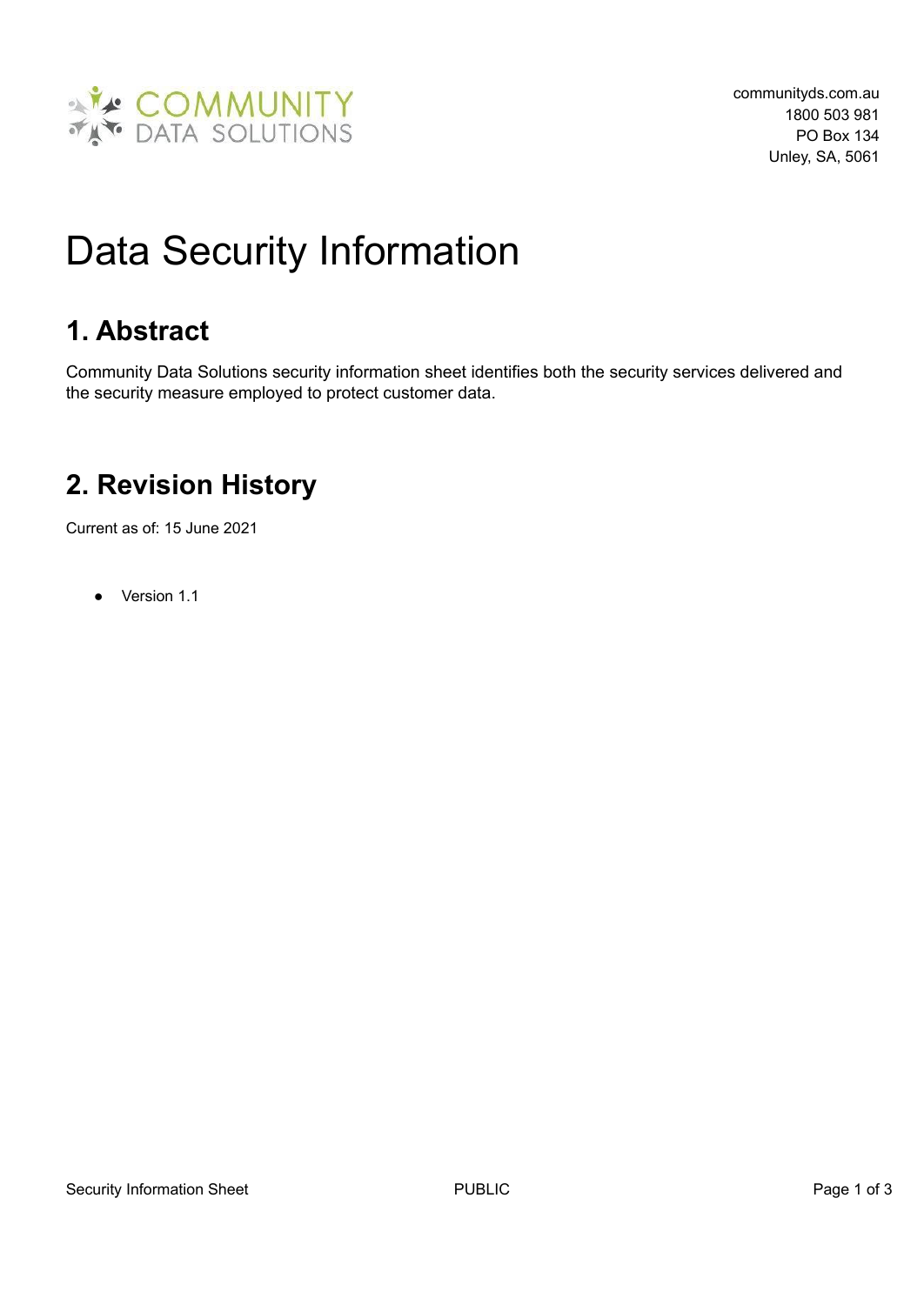

# **Data Security Information**

# **Summary**

The term "Data Security" can mean many things to different people so this information sheet outlines how Community Data Solutions (CDS) ensures the highest levels of data security for customer data.

# **Physical Security**

CDS only uses trusted and Australian Government approved service providers to host its products and all data centers are located in Australia so we can ensure data sovereignty.

The data centres used by CDS comply with the Australian Signals Directorate (ASD) Information Security Manual (ISM) and has the following certifications; IRAP, CSA, ISO 9001, ISO 27001, ISO 27017, ISO 27018, PCI DSS Level 1, SOC 1, SOC 2, SOC 3, General Controls Report. Other customers in the data centres include Australian Government agencies.

# **Security of Data Access**

Any database solution needs to ensure that only appropriately authorised people have access to the data necessary to complete their work. CDS databases can only be accessed with a valid Username and Password and each Username is allocated to specific Roles within the database solution which determines the extent of client data they can access, view, edit and delete. This authentication process ensures only authorised Users have access to data for their required Role(s) within the organisation. Managers within the organisation can utilise the "Manage Users" capability to create/deactivate Users, change passwords and assign Users to specific Roles. Users can also apply the recommended Multi-Factor Authentication method available to further protect their account.

# **Security of Data Transmission (TLS)**

All Community Data Solutions databases provide high level, industry standard, Transaction Layer Security (TLS) encryption of data transmitted between a user's web-browser and our servers. This is the same level of security used for online credit card transactions. You can verify all data is being transmitted securely by looking at the address bar in your web browser. All web page requests are redirected to "https://" which uses the TLS protocol.